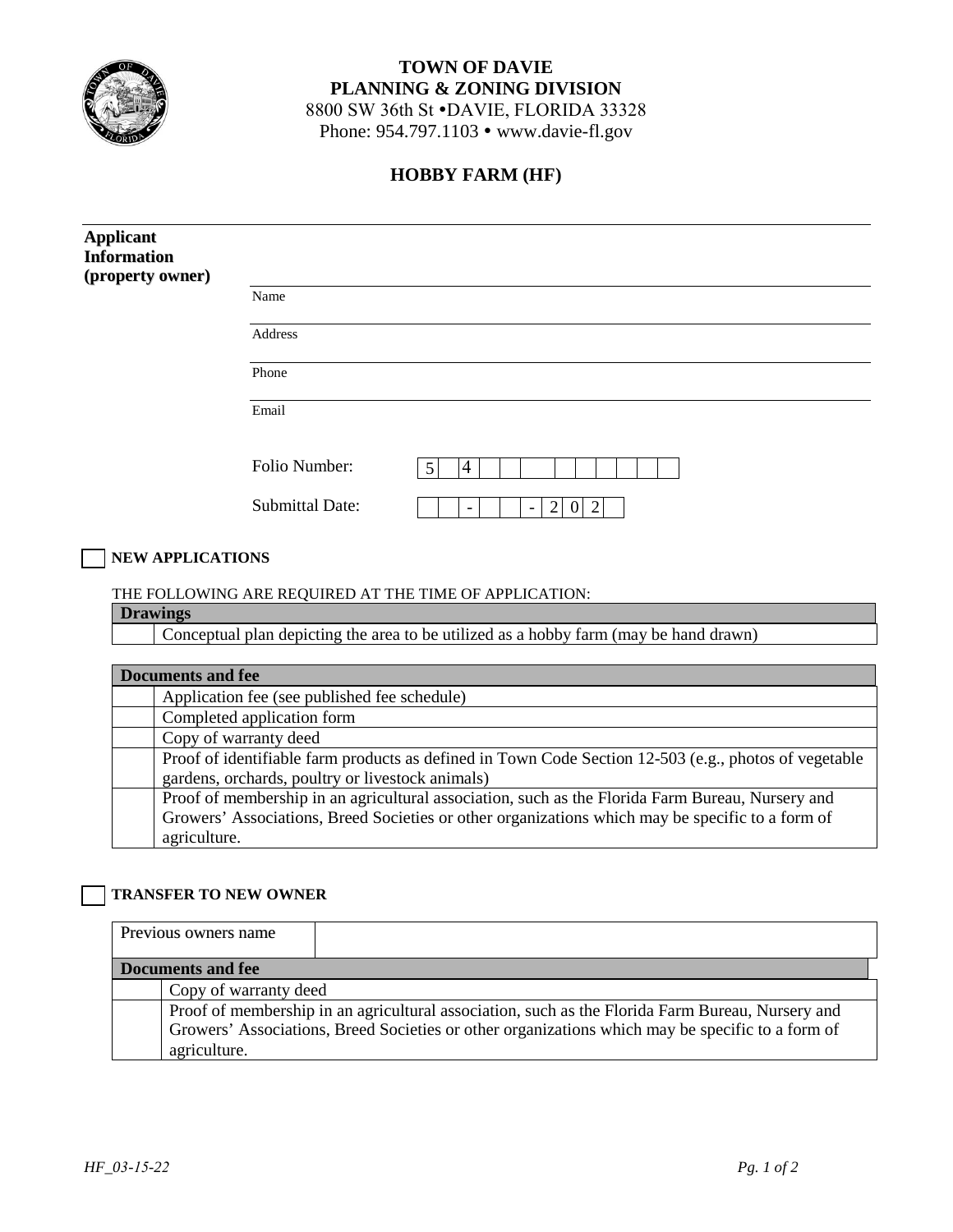## **Process**